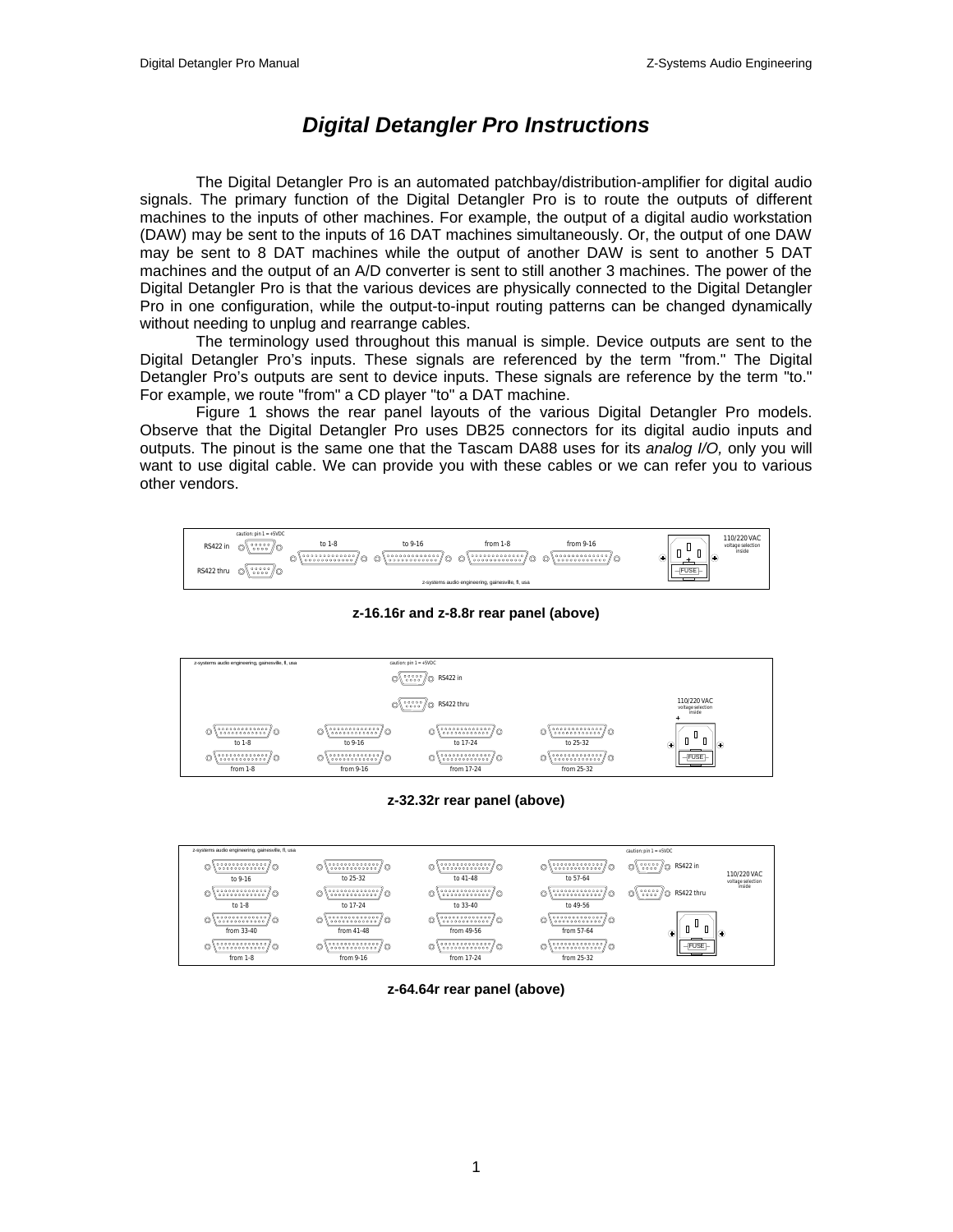

**z-128.128r rear panel (above)**

*Figure 1: Digital Detangler Pro rear panel layouts*

*An important note: Digidesign uses a DB25-to-XLR harness for AES/EBU I/O on their new ProTools HD system, but the pinout is different. They put four AES/EBU sources and four AES/EBU destinations on a single DB25-to-XLR cable. We put either eight AES/EBU sources or eight AES/EBU destinations on a single DB25-to-XLR cable. We can supply you with ProTools HD-to-Digital Detangler Pro adapter harnesses.*

*Also note that the naming convention in Figure 2 is based on stereo pairs. For example, pins 1G, 1+, and 1- would connect to the three pins of an XLR connector for AES/EBU, and this connector carries two channels of digital audio. Thus, a single DB25 connector carries eight stereo pairs of digital audio.*

*Furthermore, the naming of the various models references how many stereo pairs of digital audio are supported. For example, the z-32.32r has 32 stereo pairs in and 32 stereo pairs out. The units can not cross-route different halves of a stereo pair; all routing must be done on a stereo-pair basis.*

You will want female XLRs on the source harnesses and male XLRs on the destination harnesses. If in doubt, or if you wish to make your own cable assemblies, Figure 2 shows the proper pin-out for both the source and destination connectors.



*Figure 2 – DB25 pinout*

The configuration of the Digital Detangler Pro is defined by a set of "to/from" pairs. Each "to" can have only one "from" sent to it at a time (to do otherwise would require a digital mixer).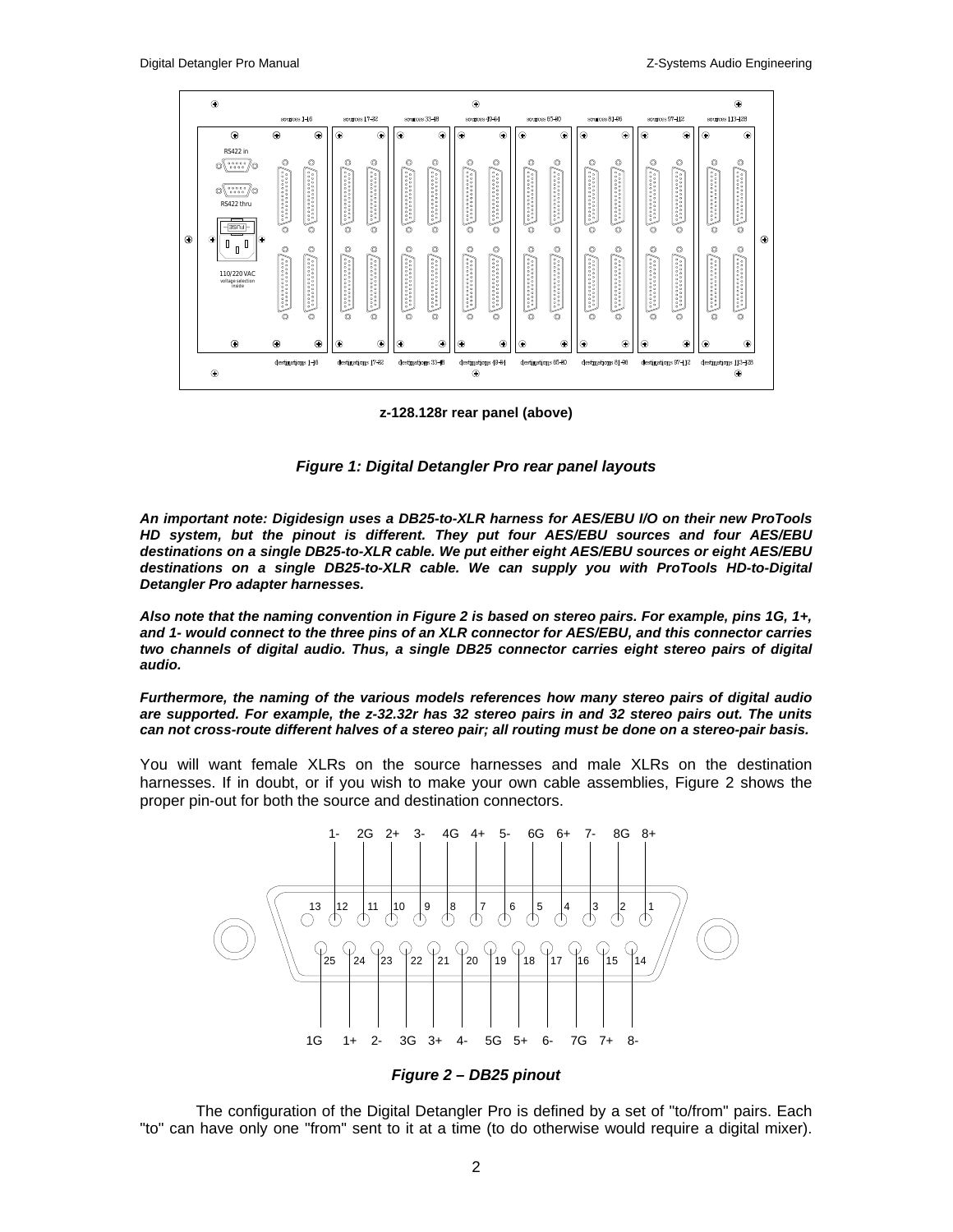Changing the configuration of the Digital Detangler Pro is simple -- you merely edit the to/from pairs one at a time until you have the desired configuration. If you have a number of different configurations you will be using frequently (e.g., CD mastering setup, DAW archive-to-tape setup, DAW load from multitrack setup, DAT duplication setup, etc.), you have the ability to reconfigure the Digital Detangler Pro for your needs at the touch of a few buttons -- the remote controller for the Digital Detangler Pro allows you to save and recall up to 15 entire configurations. These configurations are held in non-volatile memory in the remote controller. This means that the configurations are held between power-downs.

The Digital Detangler Pro itself also has non-volatile memory, but only for one configuration. The remote control can be used to edit this configuration and put it in the Digital Detangler Pro memory. Then, whenever the Digital Detangler Pro is powered up this configuration will be loaded, regardless of whether or not the remote control is attached.

Figure 3 shows the front-panel layout for the z-rrc router remote control unit. The controls/indicators have the following functions.



*Figure 3 – Router Remote Control*

• *to/save display*. This indicator shows the "to" half of the to/from pair being edited. When saving configurations, this indicator shows the memory location to be used to save the configuration.

• *from/load display*. This indicator shows the "from" half of the to/from pair being edited. When loading configurations, this indicator shows the memory location from which to load.

• *left knob*. This knob is used to scroll through the "to" device numbers. Turning the left knob clockwise increments the "to" device number, while turning it counter-clockwise decrements the "to" device number. As the "to" number is changed, the "from" number changes with it, showing the current state of the to/from pair.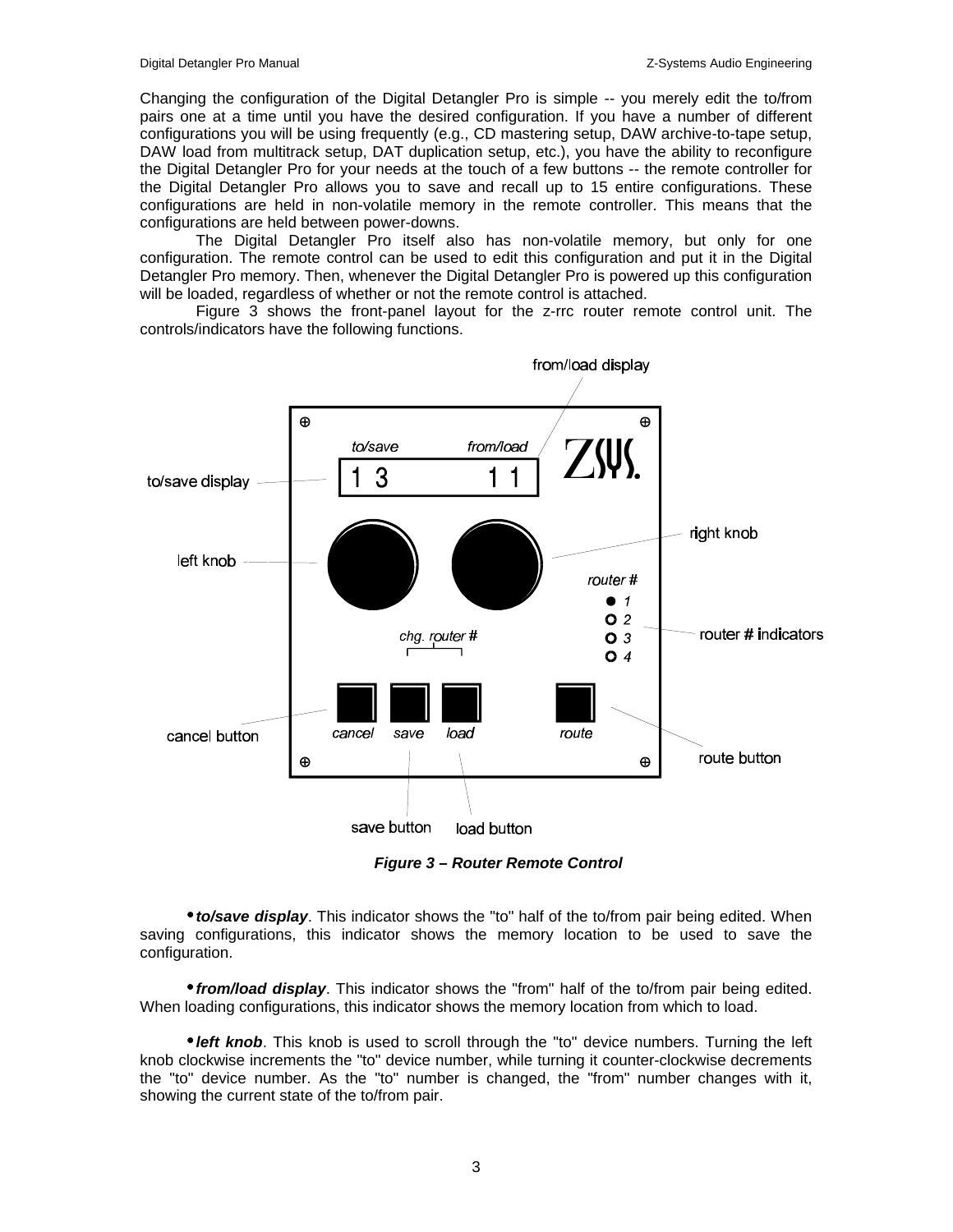When loading or saving configurations, the left knob is used to scroll through the "save" or "load" memory locations.

• *right knob*. This knob is used to scroll through the "from" device numbers. Turning the right knob clockwise increments the "from" device number, while turning it counter-clockwise decrements the "from" device number. The "to" device number does not change, so turning the right knob changes the "from" half of the to/from pair.

• *save button*. Pressing this button puts the remote controller into save mode. When the **save button** is pressed, the **save indicator** turns on, the **from/load display** goes blank, and the **to/save display** indicates the save number. The **left knob** is used to select the save number. Pressing the **cancel button** aborts this operation, while pressing the **save button** a second time saves the configuration and returns the remote controller to normal mode.

• *load button*. Pressing this button puts the remote controller into load mode. When the **load button** is pressed, the **load indicator** turns on, the **to/save display** goes blank, and the **from/load display** indicates the load number. The **left knob** is used to select the load number. Pressing the **cancel button** aborts this operation, while pressing the **load button** a second time loads the configuration and returns the remote controller to normal mode.

• *route button*. Pressing this button sends the current configuration of the remote controller to the Digital Detangler Pro and establishes the connection pattern in the router. Until the **route button** is pressed, the configuration is *local to the remote controller only* -- the Digital Detangler Pro will not change its configuration until this button is pressed. This allows you to make configuration changes and not have them take effect until they are complete.

• *save indicator*. This LED indicates that the remote controller is in save mode.

• *load indicator*. This LED indicates that the remote controller is in load mode.

• *router # indicators*. These LEDs indicate which router is being controlled by the remote controller. To change the router number, press the **load button** and the **save button** at the same time. Both the **save indicator** and the **load indicator** will light and both the **to/save display** and the **from/load display** will go blank. Now, the **left knob** is used to change the router number, which will be reflected by the **router # indicators**. The **exit** button is used to return to normal operation.

• *escape button*. This button is used to cancel load and save operations and to return to normal operation from the router number change sequence.

When the power is first turned on, the Digital Detangler Pro wakes up with its own configuration (the one stored in its own non-volatile memory) while the remote controller wakes up in the configuration stored in memory location #1. Obviously, the Digital Detangler Pro and the remote might not have the same configurations. Therefore, it is important to be able to determine what configuration the Digital Detangler Pro is holding. To do this, simply load from memory location #16 (in other words, hit the **load button**, turn the **right knob** until 16 shows on the **from/load display**, and hit the **load button** again). The remote controller will now hold the same configuration as the Digital Detangler Pro.

Although the remote controller will let you save the configuration to memory location #16, don't do it since it will not be possible recall this configuration.

Figure 4 shows the RS422 input DB9 receptacle on the back of the Digital Detangler Pro. This is the receptacle to which you should connect the router remote controller. Be careful if you are using the Macintosh software interface for the Digital Detangler Pro -- please use the cable we supply in order to connect your computer and the router. *It is important to make note that pin 1*